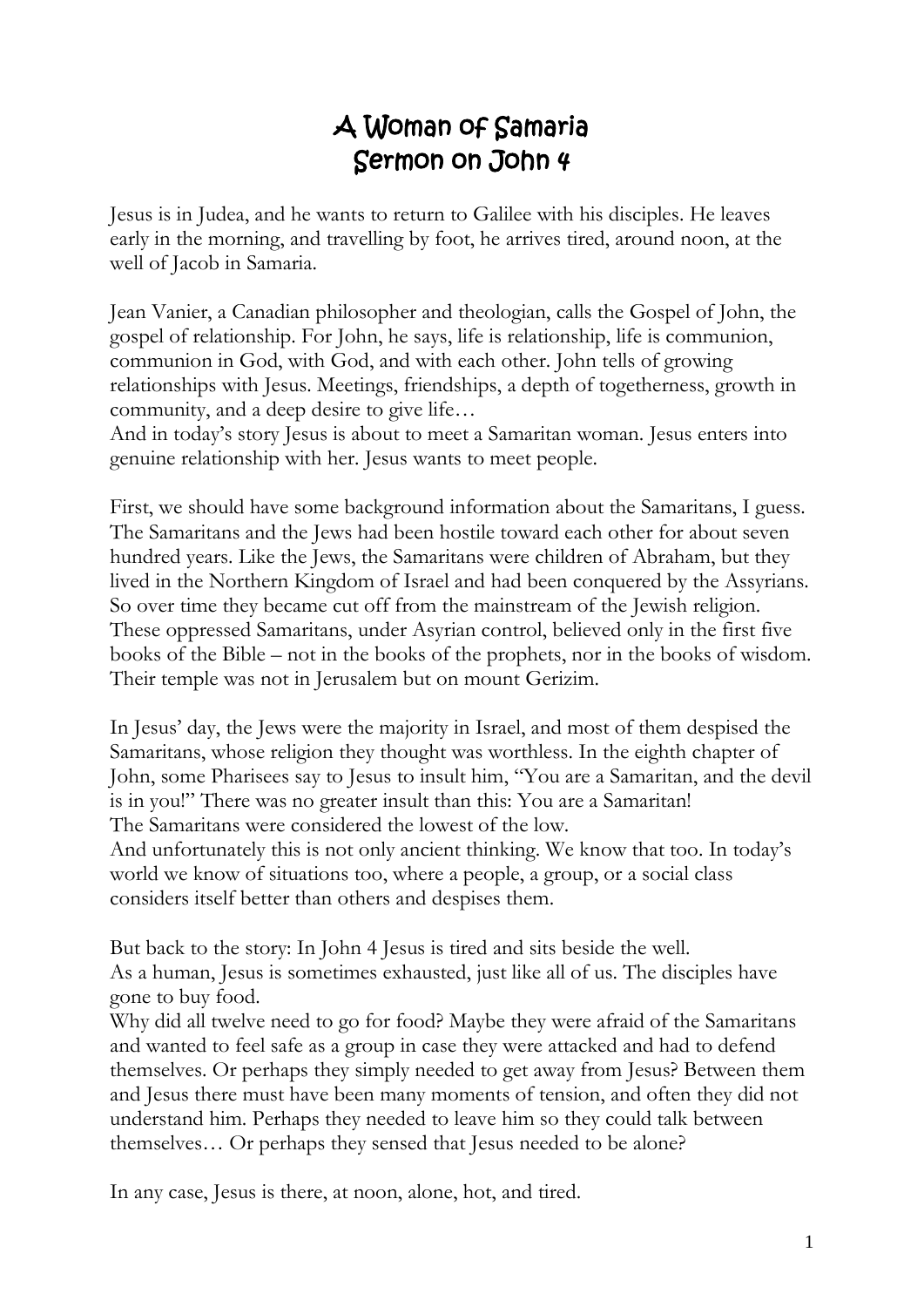A Samaritan woman arrives at the well.

And from Bible studies we may know that she has lived through many broken relationships. People who have been hurt in relationships can be closed in upon themselves. This woman, I guess, was maybe very vulnerable, maybe depressed, utterly disappointed, trying to protect herself from further wounds…

Normally women did not come to draw water from the well at noon, when it is hottest. Maybe this woman came to fetch water then, rather than early in the morning as others did, because she had lived through hurtful experiences, even at the well.

Strange looks of the others, pointed fingers, gossip behind closed doors… The woman at the well was a wounded woman, hurt by scorn and broken relationships, a woman with a broken self-image.

John shows us a Jesus who comes close to those who are broken and hurt!

When the Samaritan woman arrives at the well, Jesus asks her, "Give me something to drink." He becomes the needy one, putting himself lower than her, saying, "I am thirsty." He is calling the Samaritan woman to be in the position of giving life to him.

Here Jesus shows us how to approach people who are fragile and vulnerable, like this woman with a broken self-image. His approach is as a beggar, saying: "I need you."

Jesus shows that to approach another from a position of neediness is the way of true compassion, empowering the other.

Jesus is not there simply to do good for this woman. Of course he will do her good, but first he wishes to enter into relationship with her. He wants to meet her, reveal her value, and call her forth. Jesus sees in this woman that which is deep inside her, beyond all the broken relationships of her life, and beyond her feelings of guilt and worthlessness. Jesus sees a woman who is a child of God.

Jesus puts himself in a position of need with respect to her. He raises her up. She is obviously astounded, because Jews would never talk with a Samaritan! Neither would a single man ever speak with an unaccompanied woman. He is doing something radically countercultural.

Astonished the woman recognises that this encounter is out of the ordinary. What is happening? "You, a Jew, are asking for water from me, a Samaritan woman? Why?"

Jesus answers, "If you knew the gift of God, and who it is asking you for something to drink, I had given you living water." Extraordinary words! If you knew the gift of God…

We know that the gift of God is Jesus himself.

But the woman is also a gift of God. A woman loved by God. She does not seem to know herself very well after all those years… And Jesus tells her, if she had known the gift of God, she would have asked him for water…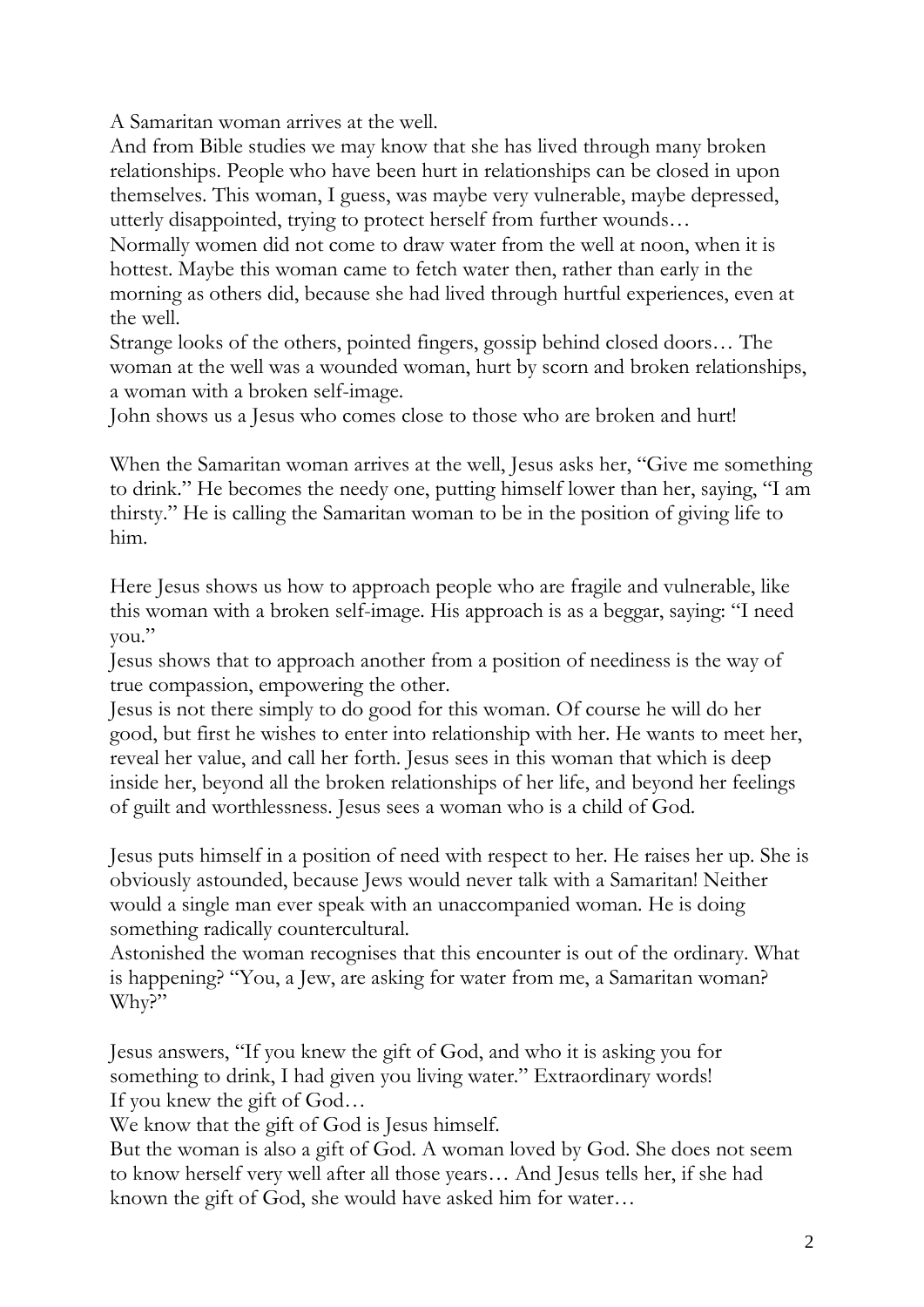Whether the woman understands or not, she begins a conversation with Jesus. How could he give her water? He has nothing in his hands to draw water with. She shares with him what she knows. She begins to meet him.

This meeting with the woman of Samaria is very significant at a symbolic level. In Genesis, it is at wells that important biblical people meet their beloved. Abraham for example, sent his servant to find a wife for his son Isaac. The servant was a bit overwhelmed, wondering, "How will I find someone for him?" He said to himself, "I have an idea! I will be at the well, and I will say to the first woman who arrives, 'Give me something to drink'. If she responds positively, then she will be the one. That is exactly what happened. And Isaac married Rebecca.

Jacob and Rachel also met at a well, as did Moses and Zipphorah. The encounters at wells are intimate encounters, they hold in them mutuality and vulnerability. Just as in today's story, Jesus coming to the well and saying to the wounded woman, "Give me something to drink." This woman is loved by Jesus.

And he has a promise for her.

He reveals to this broken woman the heart of his message. "If you drink that well water, you will thirst again, whereas if you drink the water I give you, you will never be thirsty again."

We all know that.

We drink ordinary water, and we are thirsty again after a few hours. Coffee, tea still our thirst but only for some time. And if we do not have enough to drink, we die. Water is life-giving. If there is no rain, plants die; if there is no harvest, there is death.

The water which Jesus gives, however, is something else. It symbolizes the Holy Spirit, the Spirit that gives life.

Jesus says here the most extraordinary words of the whole Gospel: "The water that I will give will become in the person who drinks it a spring of water welling up to eternal life!"

Jesus promises this woman and each one of us, that if we drink the water he gives us, it will become in us a wellspring of eternal life… connecting us with the life of God and with God forever.

And if we receive life, we can give life. Life will flow out from us.

If we receive the Holy Spirit, we will give of that spirit.

And if we know that we are truly loved, we will be able to love others.

In the story the woman replies, "Give me some of that water. Then I will no longer thirst or need to come here to draw water." Jesus responds; he wants to go further in this conversation. "Go, find your husband and come back here." She says to Jesus, "I have no husband."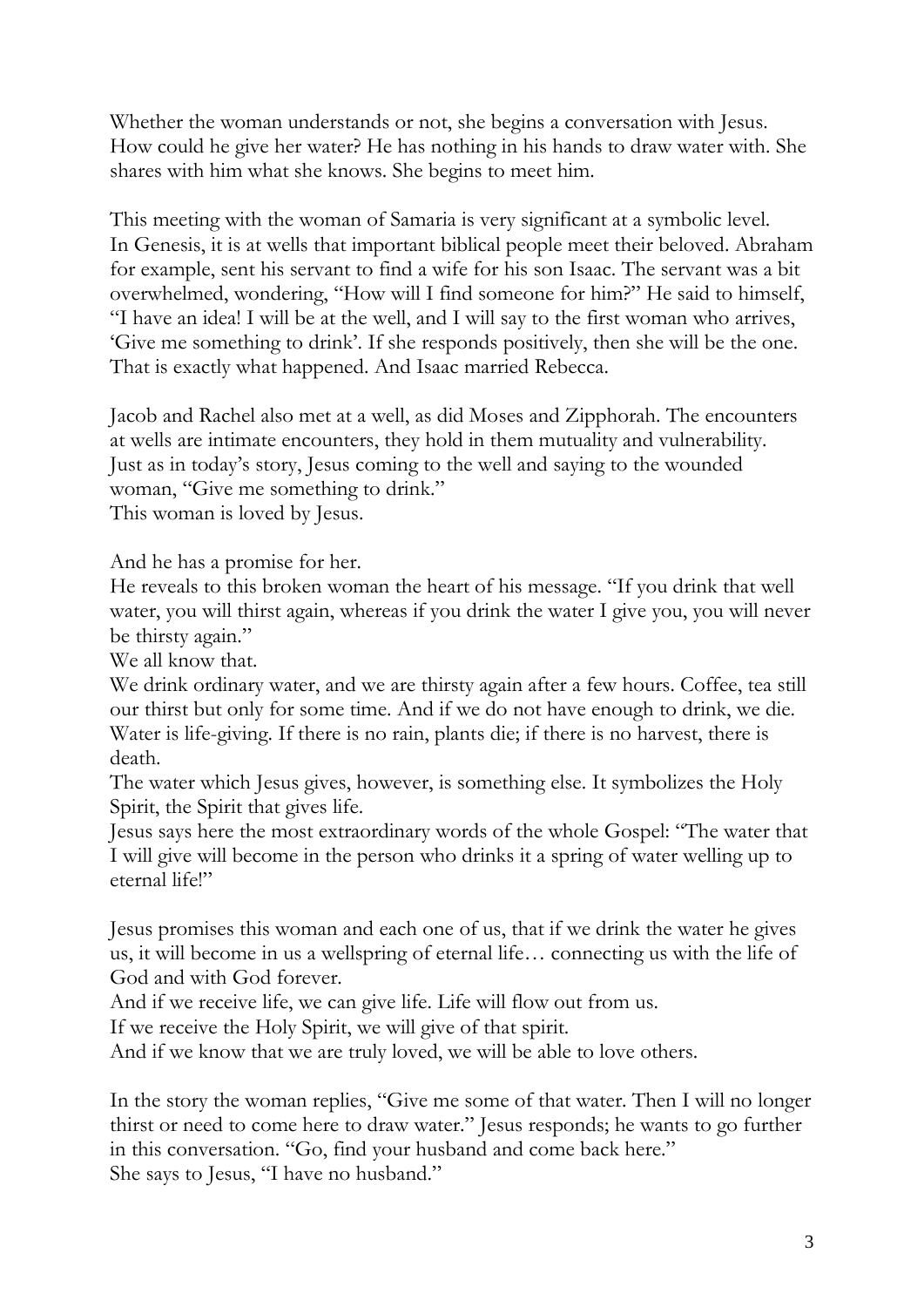"Yes, you are right," Jesus replies. "You have no husband. You have lived with five men, and the man you are living with now is not your husband." Jesus delicately reveals to this woman that she is wounded and fragile, having endured many broken relationships. He adds, "What you say is true."

If we are not honest about ourselves, Jesus cannot give us the water that will become in us the source of eternal life. If we believe that we are better than others, if we believe that we do not need to be helped or healed, or if we do not recognise our brokenness and our inner darkness, Jesus cannot give us the living water of eternal life.

In our story the woman reveals religious knowledge. "I see that you are a prophet," she says to Jesus. And then she asks what must have been a central question in her mind: "Who is right? The Samaritans or the Jews?"

Jesus does not respond to this old quarrel. He just says, "Woman, believe me, the hour is coming, and now is upon us, when the true worshippers will worship the Father in the spirit and in Truth." Through Jesus the spirit will be given, and the truth will be revealed. Through Jesus, and in the spirit, we will enter into a loving relationship with God.

Our prayer will take place not only in mountains or temples, but especially in the heart.

The woman responds showing a belief in the coming of the Messiah, "When the Messiah comes he will tell us everything." And Jesus replies, "I am he, who speaks to you."

Jesus is the Messiah.

He looks at her – she who had been rejected and mocked by so many other human beings – with tenderness and love, he reveals to her his secret.

The Samaritan woman is the only person in the Gospel to whom Jesus reveals that he is the Messiah. And transformed by her meeting with Jesus, she goes into the village and calls the people there to meet him.

This Samaritan woman is each of us. The woman stands for all of us who have been wounded in our relationships, who have been humiliated, or who have experienced injustice and rejection. Jesus comes to meet us and transform us through the gift of the spirit so that we too, can give to others the love, the peace, the spirit living in us.

We are all filled with fears, prejudices and wounds. We are afraid of our own limits, our fragility, our mortality. We are afraid of those who are different…

We may be bitter, disappointed, worn out and exhausted...

But if we let go of our defences, we can meet within ourselves those parts of us which are wounded and weak.

It is extraordinary and it is courageous to meet within ourselves the wounded person we have been hiding…